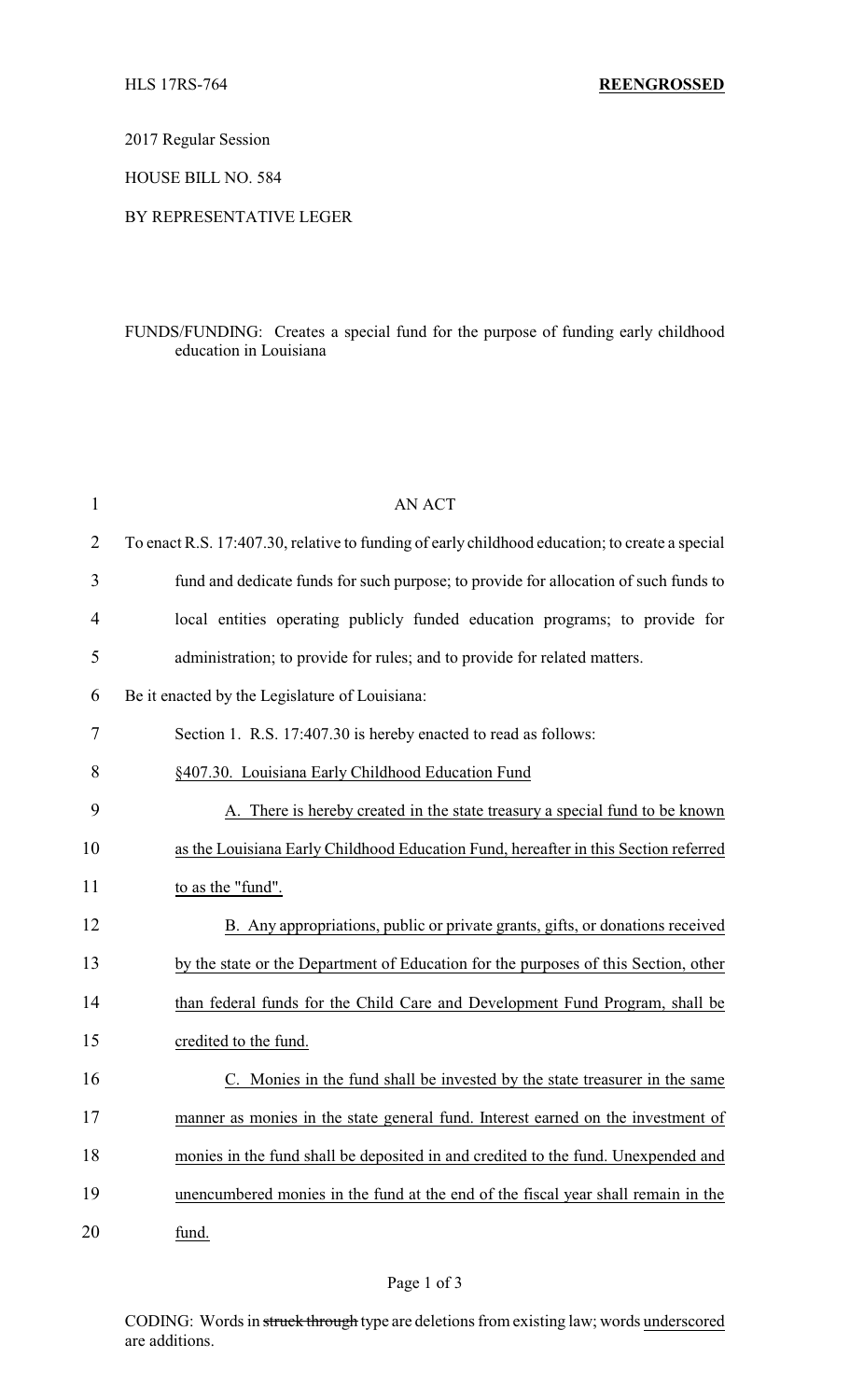| $\mathbf{1}$   | D. The fund shall be administered by the State Board of Elementary and               |
|----------------|--------------------------------------------------------------------------------------|
| $\overline{2}$ | Secondary Education. Monies in the fund shall be awarded to local entities approved  |
| 3              | by the board for the purpose of funding early childhood care and education slots     |
| $\overline{4}$ | through the Child Care Assistance Program in Type III early learning centers that    |
| 5              | have at least one classroom with children age fifteen months or younger if a local   |
| 6              | entity provides funds from nonstate sources. No such award shall be made unless      |
| 7              | the local entity's financial commitment to the project proposed for funding provides |
| 8              | matching funds from nonstate sources at a rate of at least two to one.               |
| 9              | E. If a local entity provides funding for the purpose of providing early             |
| 10             | childhood care and education, the board may award additional funding in accordance   |
| 11             | with the Child Care Assistance Program in the jurisdiction of the local entity. Any  |
| 12             | such award shall not exceed fifty percent of the nonstate funds. Monies from the     |
| 13             | fund shall not be used to displace, replace, or supplant the amount appropriated to  |
| 14             | the Child Care Assistance Program.                                                   |
| 15             | F. The department shall actively solicit and use resources to fund the Child         |
| 16             | Care Assistance Program slots.                                                       |
| 17             | The State Board of Elementary and Secondary Education shall<br>G.                    |
| 18             | promulgate rules and regulations to administer the distribution of monies from the   |
| 19             | fund to the Child Care Assistance Program.                                           |

## DIGEST

The digest printed below was prepared by House Legislative Services. It constitutes no part of the legislative instrument. The keyword, one-liner, abstract, and digest do not constitute part of the law or proof or indicia of legislative intent. [R.S. 1:13(B) and 24:177(E)]

| HB 584 Reengrossed | 2017 Regular Session | Leger |
|--------------------|----------------------|-------|
|                    |                      |       |

**Abstract:** Creates the La. EarlyChildhood Education Fund and provides for awards to local entities for certain childhood education programs.

Proposed law creates the La. Early Childhood Education Fund for the purpose of funding certain earlychildhood education programs. Provides that the fund shall be credited with any appropriations, public or private grants, or donations received by the state or the Department of Education (DOE) for such purpose, except for federal funds for the Child Care and Development Fund Program. Requires the state treasurer to invest monies in the fund in the same manner as monies in the general fund and that interest earned on such investment be deposited in and credited to the fund. Requires that unexpended and unencumbered monies remain in the fund at the end of the fiscal year.

Page 2 of 3

CODING: Words in struck through type are deletions from existing law; words underscored are additions.